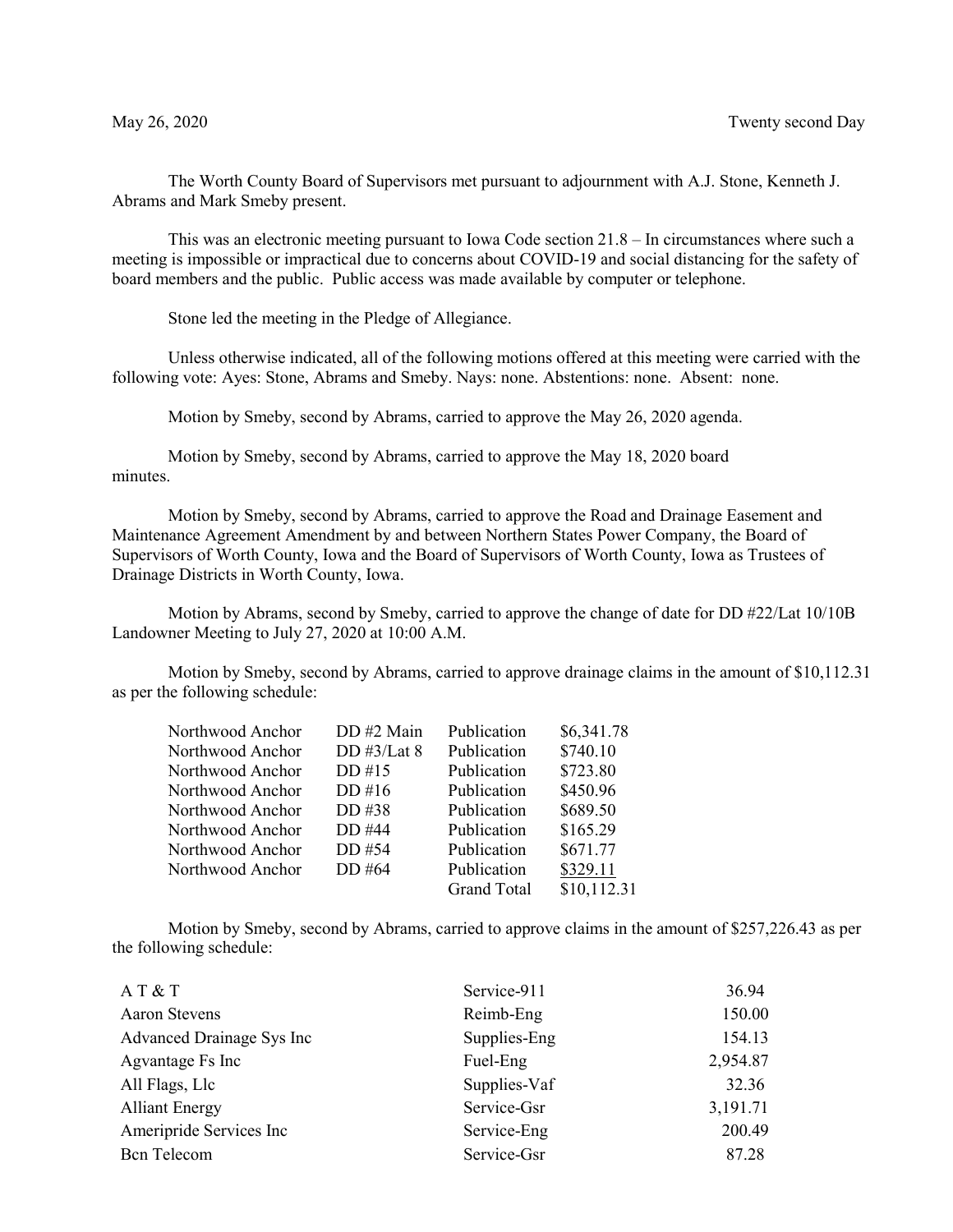| Bell's Fire Stop Inc                  | Service-Wat          | 40.00     |
|---------------------------------------|----------------------|-----------|
| <b>Bice Electric Llc</b>              | Service-Sdp          | 250.00    |
| Carquest Auto Parts Inc               | Supplies-Con         | 703.94    |
| Cellebrite Inc                        | Service-Dap          | 3,700.00  |
| Centurylink                           | Service-911          | 348.76    |
| Certified Laboratories                | Parts-Eng            | 588.55    |
| Cintas Corporation                    | Supplies-Eng         | 64.88     |
| City Of Fertile                       | Service-Eng          | 74.61     |
| City Of Joice                         | Reimb-Res 2019.06.03 | 5,000.00  |
| Culligan Of Mason City                | Service-Gsr          | 101.80    |
| D & L Equipment                       | Supplies-Con         | 24.79     |
| Dana Young                            | Service-Mex          | 350.00    |
| Emergitech Llc                        | Service-911          | 11,919.90 |
| Falkstone Llc                         | Rock-Eng             | 3,234.94  |
| Fallgatter's Market Inc               | Supplies-Shf         | 410.68    |
| Farmers Feed & Grain Co, Inc          | Supplies-Gsr         | 135.00    |
| Francis Lauer Youth Svcs Inc          | Service-Juj          | 839.70    |
| Galls, Llc                            | Supplies-Shf         | 206.19    |
| Government Forms & Supplies           | Supplies-Rec         | 87.10     |
| Grafton Welding                       | Service-Con          | 180.00    |
| Green Canopy Inc                      | Service-Ema          | 75.00     |
| Greve Law Office                      | Copies-Aty           | 61.50     |
| Grp & Associates Inc                  | Supplies-Phd         | 36.00     |
| Heartland Asphalt Inc                 | Supplies-Eng         | 3,647.31  |
| <b>Heartland Power Coop</b>           | Service-Wwt          | 2,702.33  |
| Henry M. Adkins & Son Inc.            | Equip-Aud            | 8,307.34  |
| Huber Supply Co Inc                   | Supplies-Eng         | 225.08    |
| Ia County Recorders Assn              | Dues-Rec             | 200.00    |
| Ia Secretary Of State                 | Notary-Shf           | 30.00     |
| Itsavvy Llc                           | Supplies-Dap         | 1,650.00  |
| J & J Machining Welding & Fabricating | Parts-Eng            | 83.70     |
| Jessica Reyerson                      | Reimb-Phd            | 50.00     |
| Joe's Collision & Performance Inc     | Service-Shf          | 1,826.65  |
| Kevin Springer Construction           | Service-Gsr          | 100.00    |
| Knudtson Automotive Service           | Service-Shf          | 1,483.16  |
| Larsen Plumbing & Heating Inc         | Service-Gsr          | 4,223.90  |
| Lawson Products Inc                   | Parts-Eng            | 1,122.14  |
| Lexipol, Llc                          | Service-Shf          | 12,687.00 |
| Liberty Tire Recycling Llc            | Service-Eng          | 1,190.61  |
| Luckason Tractor Repair               | Service-Con          | 50.00     |
| Manly Junction Signal                 | Service-Sup & Eng    | 675.52    |
| Marco Technologies Llc                | Service-Dap          | 314.58    |
| Martin Marietta Materials Inc         | Rock-Eng             | 9,331.29  |
| Mediacom                              | Service-Gsr          | 234.14    |
| Medline Industries Inc.               | Supplies-Phd         | 372.00    |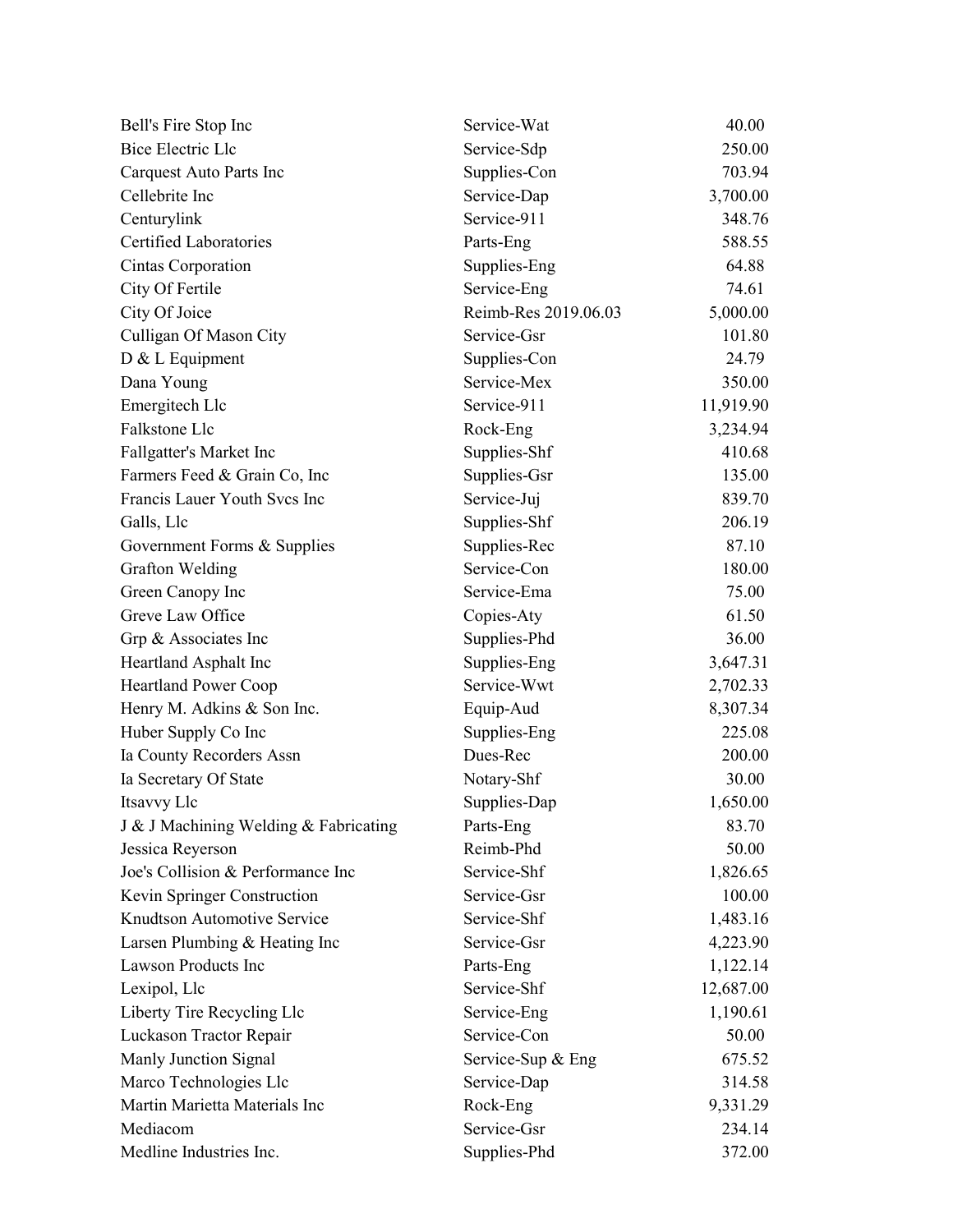| Midwest Acutech Llc              | Service-Phd        | 1,481.20   |
|----------------------------------|--------------------|------------|
| Midwest Pipe Supply Inc          | Supplies-Con       | 623.00     |
| Midwest Technology Services      | Service-Dap        | 187.50     |
| <b>Nacyso</b>                    | Dues-Vaf           | 60.00      |
| Nate's Powder Coating            | Service-Con        | 150.00     |
| Niacog                           | Service-Tra        | 240.75     |
| No Ia Juvenile Detention         | Service-Juj        | 525.00     |
| No Wait Inside, Llc              | Service-Dap        | 29.00      |
| North Central Dist Of Ia Asr     | Dues-Asr           | 400.00     |
| Northwood Anchor Inc             | Service-Sup & Eng  | 697.12     |
| Pathology Assoc Of Mason City    | Service-Mex        | 1,500.00   |
| Peopleservice Inc                | Service-Wat & Wwt  | 16,085.00  |
| Plunkett's Pest Control Inc      | Service-Ema        | 30.00      |
| <b>Quill Corporation</b>         | Supplies-Phd       | 73.88      |
| R80 Llc                          | Fuel-Eng           | 118.64     |
| Shield Technology Corporation    | Service-Shf        | 13,275.00  |
| Shred Right                      | Service-Phd        | 47.25      |
| <b>Staples Credit Plan</b>       | Supplies           | 653.44     |
| <b>State Hygienic Laboratory</b> | Service-Con        | 32.50      |
| Tempus Nova, Inc                 | Service-Dap        | 600.00     |
| Tim Tuttle                       | Reimb-Eng          | 126.23     |
| Top Of Iowa Trail                | Service-Con        | 9,800.00   |
| <b>Trading Post</b>              | Supplies-Eng       | 92.92      |
| Van Diest Supply Company         | Supplies-Eng       | 7,030.08   |
| Ver Helst Snyder Drug            | Supplies-Aty       | 179.35     |
| Verizon Wireless                 | Service-Eng        | 487.54     |
| Visa                             | Service-Phd        | 2,737.71   |
| Visu-Sewer Inc                   | Service-Wwt        | 930.00     |
| Waste Management Of Iowa Inc     | Service-Sdp        | 2,835.00   |
| Watson & Ryan, Plc               | Service-Asr        | 2,779.17   |
| Whks & Co                        | Service-Eng        | 10,495.43  |
| Windstream                       | Service-Eng        | 14.18      |
| Winnebago Coop Telephone Assn    | Service-Sdp        | 97.15      |
| <b>Wunsch Construction Inc</b>   | Service-Ndp        | 96,879.16  |
| Ziegler Inc                      | Parts-Eng          | 185.36     |
|                                  | <b>Grand Total</b> | 257,226.43 |

Motion by Abrams, second by Smeby, carried to approve the use of the court house grounds for a Bible Reading from June 27 – July 5 as requested by Sharyl Ferley.

Motion by Smeby, second by Abrams, carried to recess the regular session.

Motion by Smeby, second by Abrams, carried to open the FY20 Budget Amendment Public meeting at 9:00 A.M. Auditor Backhaus explained the Budget Amendment. Supervisor Stone asked if there were any public comments or questions. There were no public comments or questions.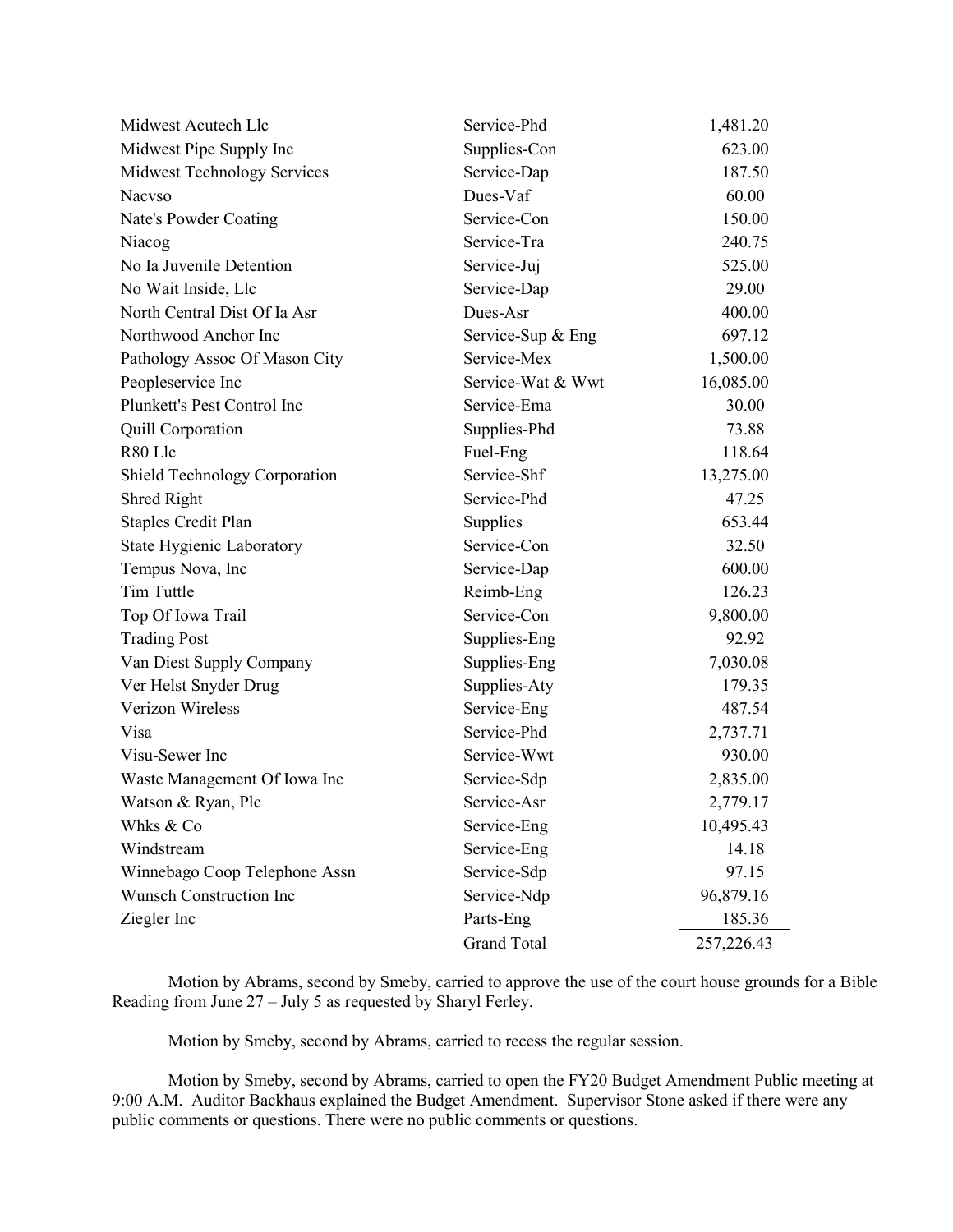Motion by Abrams, second by Smeby, carried to close the public hearing.

Motion by Abrams, second by Smeby, carried to reconvene the regular session at 9:06 A.M.

Motion by Abrams, second by Smeby, carried to approve Resolution #2020.05.26.01

## **RESOLUTION 2020.05.26.01**

## **Amend Fiscal Year 2019/20 Worth County Budget**

**WHEREAS,** RESOLUTION #2020.05.26.01 Amends Fiscal Year 2019-2020 Worth County Budget as was published in official County newspapers (Northwood Anchor and Manly Junction Signal) May 13 & May 14, 2020, to authorize an amendment and appropriation of funds to the appropriate departments as specified;

| <b>Capital</b> | <b>Reimb from Private Source</b> | 229,709 |
|----------------|----------------------------------|---------|
| Conservation   | <b>Miscellaneous Refunds</b>     | 9,800   |
|                |                                  | 239,509 |

**WHEREAS**, increase/decrease in revenues are:

| <b>Supervisors</b>                | <b>Civil Service Commission</b>               | 100       |
|-----------------------------------|-----------------------------------------------|-----------|
| <b>Supervisors</b>                | <b>Board Proceedings</b>                      | 2,000     |
|                                   |                                               |           |
| <b>Supervisors</b>                | <b>Education &amp; Training Services</b>      | 2,000     |
| <b>Supervisors</b>                | <b>Employee Group Ins - County</b>            | 2,916     |
|                                   | Contrib                                       |           |
| Capital                           | <b>Data Processing</b>                        | 250,000   |
| <b>Secondary Roads</b>            | <b>Bridges</b>                                | 400,000   |
| <b>Secondary Roads</b>            | <b>Roads</b>                                  | 100,000   |
| <b>Secondary Roads</b>            | Roads & Bridges                               | 76,843    |
| <b>Secondary Roads</b>            | Roads & Bridges                               | 53,648    |
| <b>Secondary Roads</b>            | <b>Miscellaneous</b>                          | 25,000    |
| <b>Conservation</b>               | <b>Engineer Svcs/ Abstract-Appraisal</b>      | 9,800     |
| Conservation                      | <b>Motor Vehicle - Capital Outlay</b>         | 18,048    |
| <b>Conservation</b>               | <b>Land Improvements</b>                      | 61,635    |
| <b>Medical Examiner</b>           | <b>Medical &amp; Health Services</b>          | 5,000     |
| <b>General Services</b>           | <b>Custodial Supplies</b>                     | 3,000     |
| <b>General Services</b>           | Fixed Plant & Equip/Maint & Repair            | 5,000     |
| <b>Non-Departmental Budgetary</b> | <b>Fiscal Agent Fees - Wind Farm TIF</b>      | 1,000     |
| <b>Non-Departmental Budgetary</b> | <b>Land Improvements</b>                      | 750,000   |
| <b>Organizations</b>              | <b>Contrib to Other Gov't - City of Joice</b> | 5,000     |
|                                   |                                               | 1,770,990 |

**WHEREAS**, increase/decrease in expenditures are:

**BE IT DULY ADOPTED** this 26th day of May, 2020, with the vote thereon being as follows:

AYES: Stone, Abrams, Smeby NAYS: N/A ABSENT: N/A

WORTH COUNTY BOARD OF SUPERVISORS

Aaron Stone, Chairperson **ATTEST:** Kenneth J. Abrams, Co-Chairperson Jacki A. Backhaus, Mark Smeby, Supervisor **Board Clerk and County Auditor** Board Clerk and County Auditor